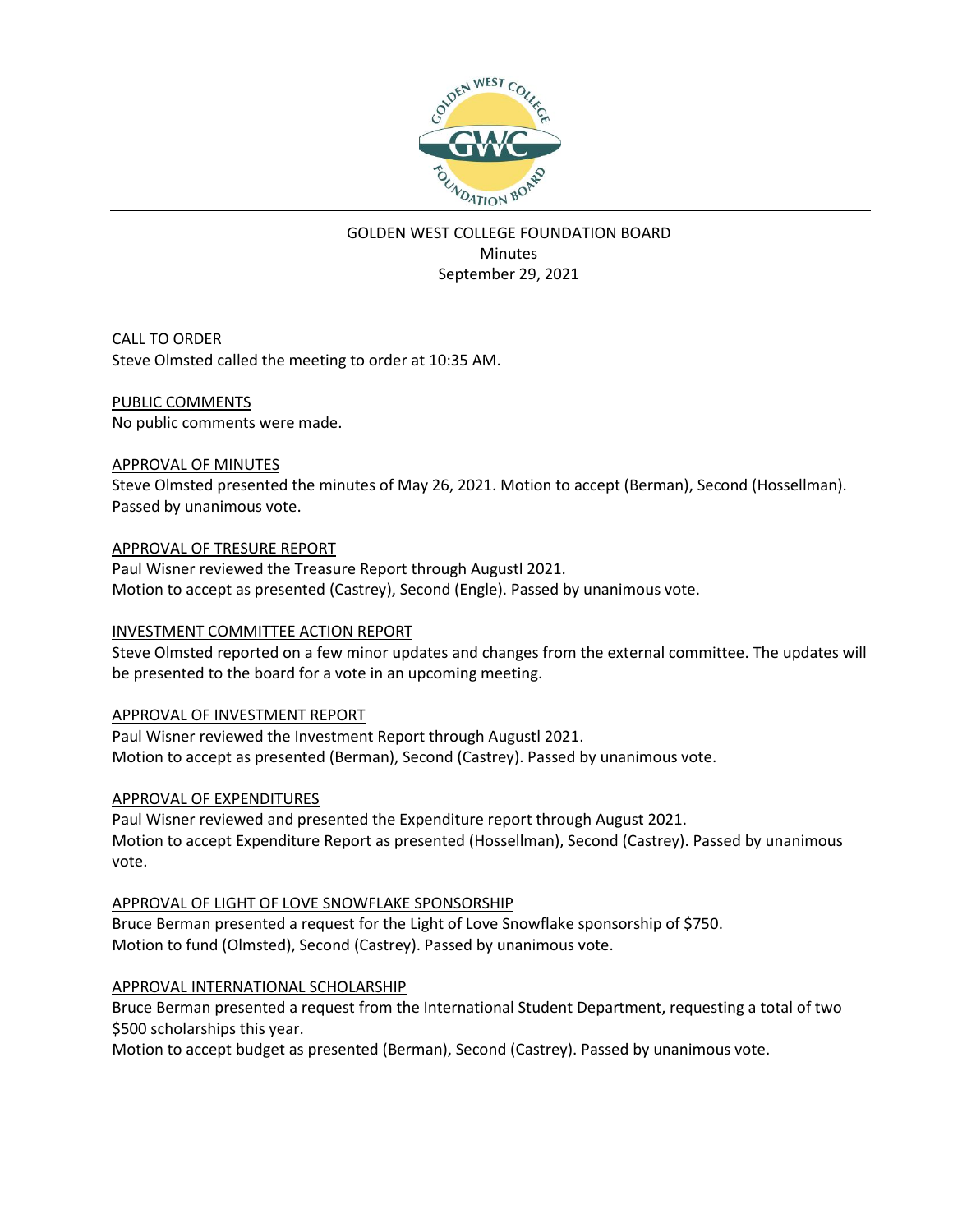#### PRESIDENTS REPORT

Tim McGrath reported on the following campus updates:

- "Little Shop of Horrors" is opening October  $8 17<sup>th</sup>$ . The theater is operating under CDC COVID guidelines
- "Felt like Christmas!" with the students back on campus, even though we are not at full capacity yet. Masks are required for staff and students, and there has not been any issues with the mandate.
- Staff is currently working two days a week, with plans to add additional days in the works.
- Vision 2030 has been completed and Tim & Janet will present it to the board at an upcoming meeting.
- Eleven new faculty members have been approved for hire
- The SWAP meet is open and doing well
- GWC Football team beat the #1 ranked team in the state! They are having a great season.

Tim thanked the Foundation Board for the difference we make for our campus and students.

#### FACILITIES REPORT

Vice President Janet Houlihan reported on the following facility updates:

- Humanities & Health Science buildings have been demoed, in preparation for the new Language Arts building which will be completed in Spring 2023
- General Education (Gen Ed) is scheduled for demo in late 2022
- Fine Arts building was submitted to the state for funding and is in the que for 2023-2024
- Rec Ed has been submitted to the state for funding
- Older buildings no longer being used are in discussion for demotion in the near future
- SWAP meet sales are doing well with a sales rate between 85-90%
- Janet's office is working with the district on the \$5M in maintenance money to decide on projects for maintaining the campus

#### ASGWC STUDENT REPORT

President Kaly Mendoza was introduced and gave the following report:

- The Executive Student Council met for Student Leadership training the first week prior to semester to learn parliamentary procedures, individual and group learning styles, and strengths and weaknesses so we can best support each other inleadership.
- Campus Life and ASGWC hosted the Welcome Week Beach Hut and Street Team during the first week of the semester to provide new and returning students with campus information, directional assistance, and a warm welcome toGWC.
- Each committee has ratified their first set of delegates!
- A student-led task force has been created to gather information on rebranding GWC's mascot, Rustler Sam.
- Inter Club Council hosted club expo, virtual and in-person, with twenty clubs in-person and about 200 students served.
- The Executive Student Council now posts meeting agendas on the app in accordance with the Brown Act for students to join committees and council meetings for public comment.
- The ASGWC "Help us help you" campaign has been created for students to voice their concerns and know their input matters.
- ASGWC Finance Commission is pursuing the purchase of solar paneltables.
- ASGWC Sustainability Committee working to ban/decrease single-use plastic.

Goals

● Increase transparency and communication between the Executive Council and the student